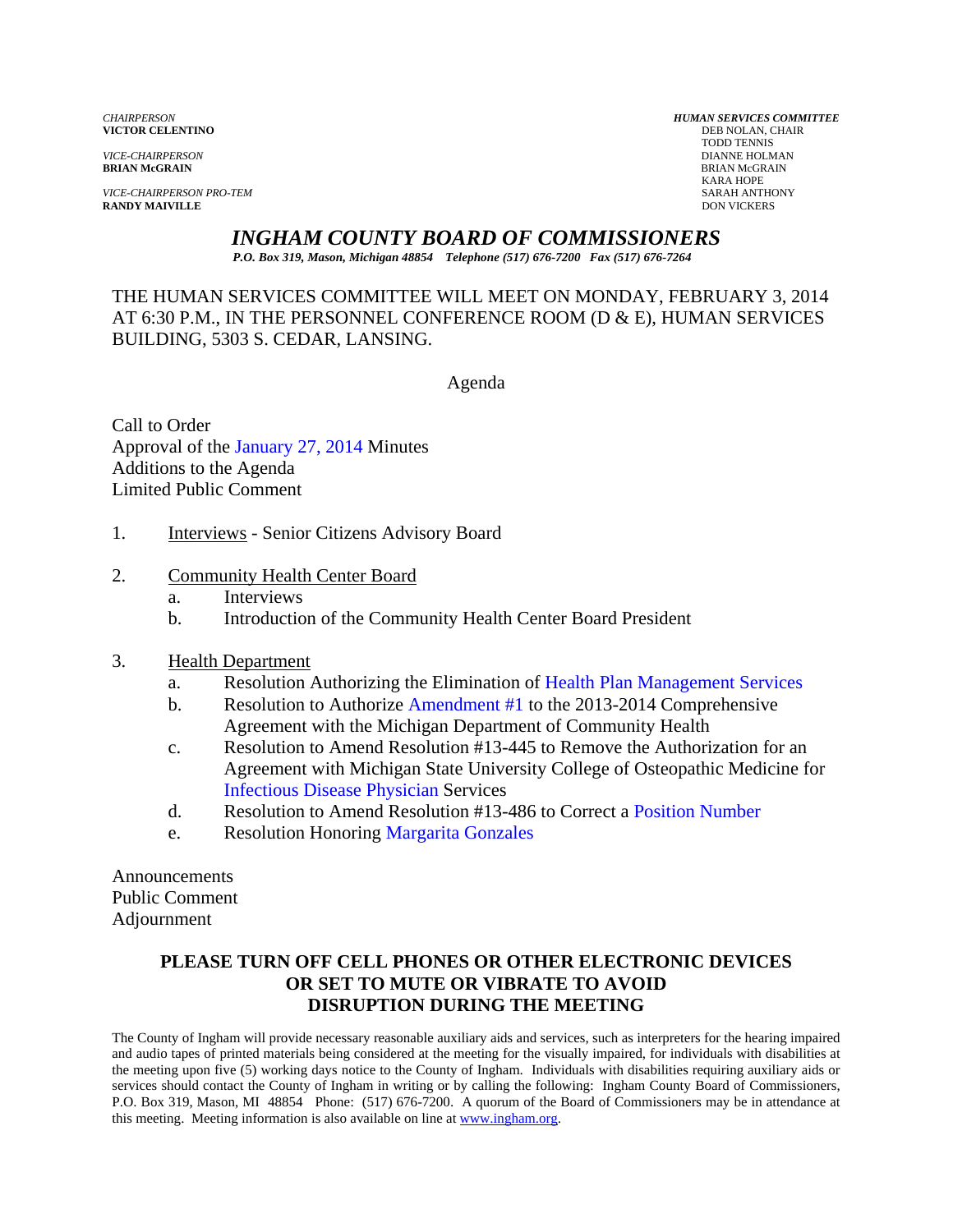### HUMAN SERVICES COMMITTEE January 27, 2014 Draft – Minutes

<span id="page-1-0"></span>

| <b>Members Present:</b> | Deb Nolan, Todd Tennis, Dianne Holman, Kara Hope and Sarah Anthony                                                             |
|-------------------------|--------------------------------------------------------------------------------------------------------------------------------|
| <b>Members Absent:</b>  | Brian McGrain and Don Vickers                                                                                                  |
| <b>Others Present:</b>  | Nancy Hayward, Barb Mastin, Robin Reynolds, Rick Terrill, Jared<br>Cypher, Diane Brown-Rytlewski, Jennifer Shuster and others. |

The meeting was called to order by Chairperson Nolan at 6:34 p.m. in the Personnel Conference Room "D & E" of the Human Services Building, 5303 S. Cedar Street, Lansing, Michigan.

### Approval of the December 2, 2013 Minutes

### MOVED BY COMM. ANTHONY, SUPPORTED BY COMM. HOPE, TO APPROVE THE MINUTES OF THE DECEMBER 2, 2013 MEETING AS PRESENTED.

MOTION CARRIED UNANIMOUSLY. Absent: Commissioners McGrain and Vickers

The minutes of the December 2, 2013 meeting were approved as presented.

### Additions to the Agenda

- 1f. Substitute Resolution to Accept Funding in the Amount of \$100,000 from Ingham Health Plan Corporation and Authorize an Agreement with Capital Link for Capital Project Facilitation Services
- 1g. Substitute Resolution to Amend Resolution #13-417 and Change the Period of the Agreement with Intelligent Medical Objects, Inc. (IMO, Inc.) for IMO problem IT Terminology Service
- 2. Substitute Resolution Appointing Nancy Hayward as Acting Health Officer

### Limited Public Comment

None.

# MOVED BY COMM. TENNIS, SUPPORTED BY COMM. ANTHONY, TO APPROVE A CONSENT AGENDA FOR THE FOLLOWING ITEMS:

- 1. Health Department
	- a. Resolution to Authorize an Agreement with the Ingham Health Plan Corporation to be the Michigan Early Childhood Home Visiting HUB for Ingham County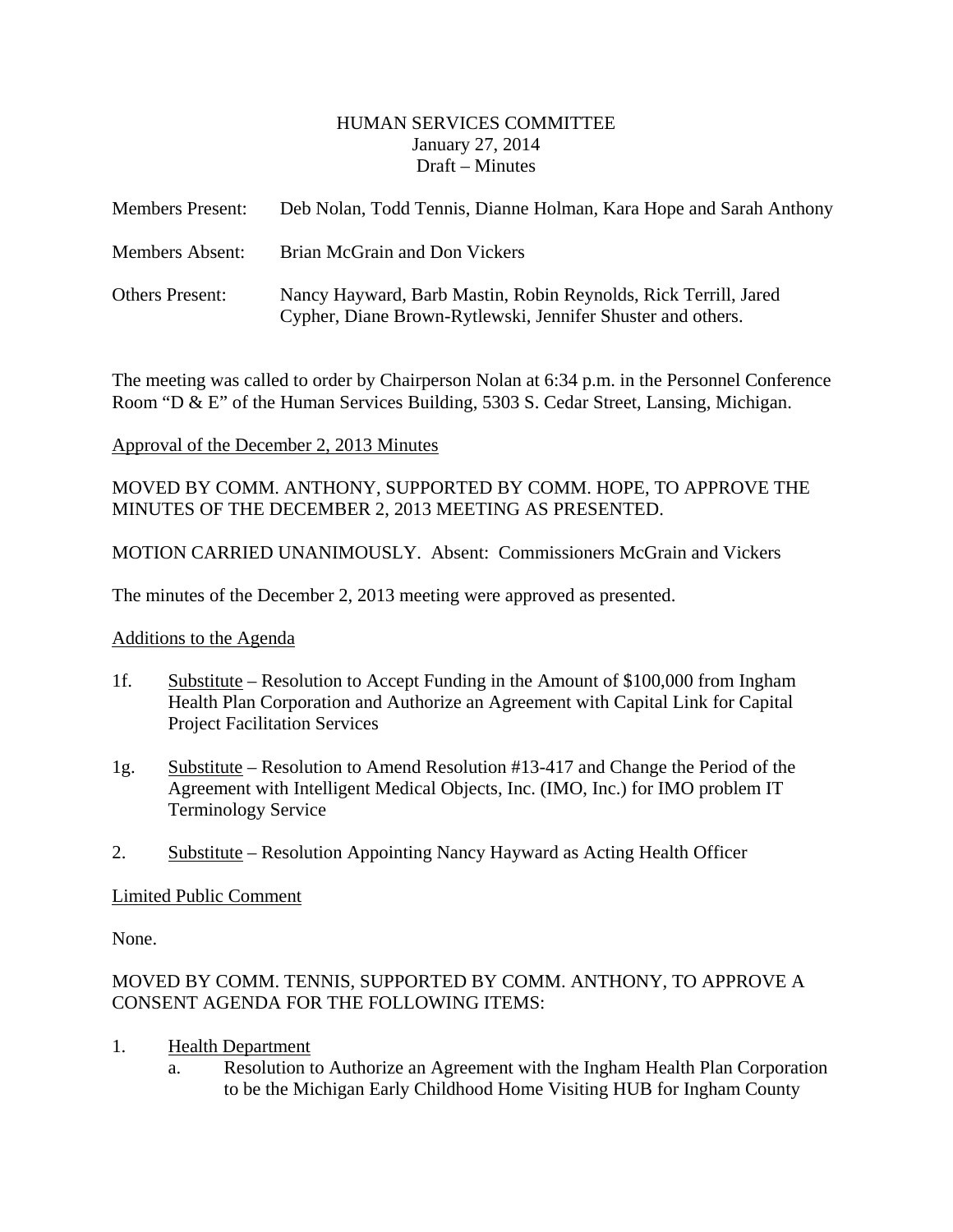- b. Resolution to Authorize an Agreement with the Michigan Department of Environmental Quality for 2013-2014
- c. Resolution to Amend the Infectious Disease Physician Services Agreement with Michigan State University's College of Osteopathic Medicine – Tuberculosis Program
- d. Resolution to Authorize an Agreement with the Michigan State University College of Nursing for Pediatric Nurse Practitioner Services in Ingham Community Health Centers
- e. Resolution to Accept Additional Funds from the Health Resources and Services Administration (HRSA) to Expand Outreach and Enrollment Assistance Activities in the Ingham County Community
- g. Resolution to Amend Resolution #13-417 and Change the Period of the Agreement with Intelligent Medical Objects, Inc. (IMO, Inc.) for IMO problem IT Terminology Service
- h. Resolution Honoring Brenda Weisenberger
- i. Resolution Honoring Renée Branch Canady

MOTION CARRIED UNANIMOUSLY. Absent: Commissioners McGrain and Vickers

MOVED BY COMM. TENNIS, SUPPORTED BY COMM. ANTHONY, TO APPROVE THE ITEMS ON THE CONSENT AGENDA.

MOTION CARRIED UNANIMOUSLY. Absent: Commissioners McGrain and Vickers

- 1. Health Department
	- f. Resolution to Accept Funding in the Amount of \$100,000 from Ingham Health Plan Corporation and Authorize an Agreement with Capital Link for Capital Project Facilitation Services

MOVED BY COMM. TENNIS, SUPPORTED BY COMM. HOPE, TO APPROVE THE RESOLUTION TO ACCEPT FUNDING IN THE AMOUNT OF \$100,000 FROM INGHAM HEALTH PLAN CORPORATION AND AUTHORIZE AN AGREEMENT WITH CAPITAL LINK FOR CAPITAL PROJECT FACILITATION SERVICES.

# Discussion.

Robin Reynolds, Executive Director of Ingham Health Plan, was present to discussion the resolution with the Committee. She stated that the funds are not coming out of a millage. Ms. Reynolds stated that the funds would be coming from a \$500,000 fund that was set aside for provider capacity building.

MOTION CARRIED UNANIMOUSLY. Absent: Commissioners McGrain and Vickers

j. Discussion: Vision and Goals for 2316 S. Cedar Street (McLaren Building)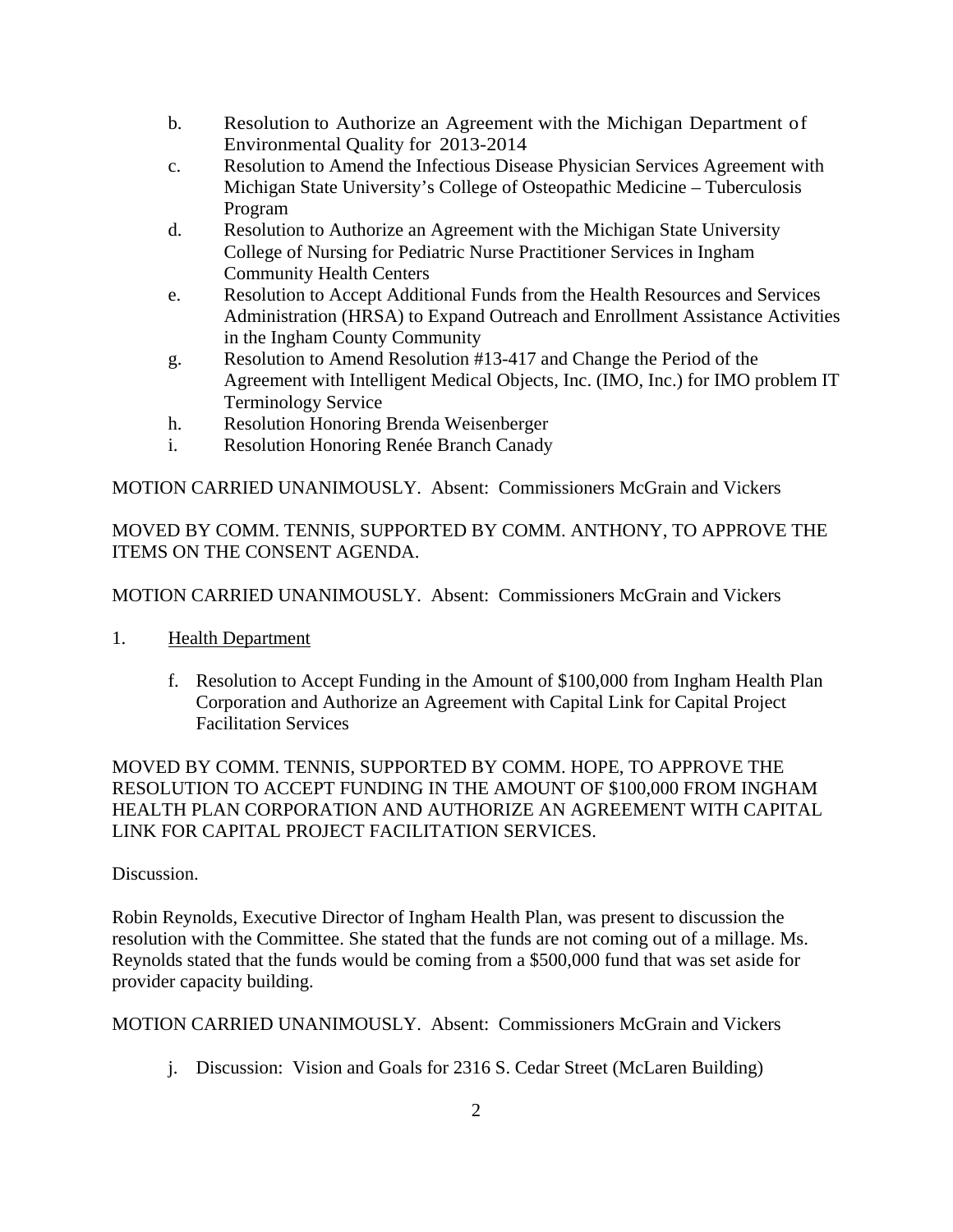The Committee held a discussion with Barb Mastin, Deputy Health Officer, and Rick Terrill, Director of Facilities, regarding the vision and goals for the building located at 2316 S. Cedar Street.

Chairperson Nolan referenced the visit she took to a health center in Jackson with other Commissioners and staff members to get an idea of their facility and what it had to offer.

Although Comm. McGrain was absent from the meeting, he made his ideas known prior to Jared Cypher, Deputy Controller. Mr. Cypher said Comm. McGrain told him that he wants something with curb appeal and that the building should be warm and welcoming.

Mr. Cypher then told the Committee that there is currently an RFP out for the architecture work that is due on February  $10^{th}$ .

Comm. Holman asked how restrictive the RFP for the architecture is.

Mr. Terrill stated that the RFP included the mechanicals and the two phases of construction plans.

Chairperson Nolan stated that what she liked about the Jackson facility is that the entry way was very welcoming and behind the front desk was a "welcome" sign in different languages. She said she also liked the art throughout the building as it depicted what the people looked like who use the facility.

Mr. Cypher stated that what he noticed most about the Jackson facility was that the cleanliness was top-notch, the signage throughout the building was perfectly located and that the waiting area seemed to be a calming place.

Comm. Anthony stated that the ease of accessibility is important to her. Also, the infusion of technology, along with external signage was top on her list.

Comm. Hope stated that she would like to see more natural lighting incorporated throughout the building.

Mr. Terrill stated that five to seven interior walls are to be removed, while no external walls are scheduled to be removed. He stated one of the major costs will be installing a new roof. There will also be some plumbing and electrical work, along with parking lot work.

Lastly, Ms. Mastin would like to move forward with "naming" the building and suggested allowing CAC Board Members, staff and even regular patients to have input on the name.

Chairperson Nolan requested that "Ingham County" be included in the official name of the building.

Ms. Mastin offered to set up another tour of the Jackson facility for new Committee members.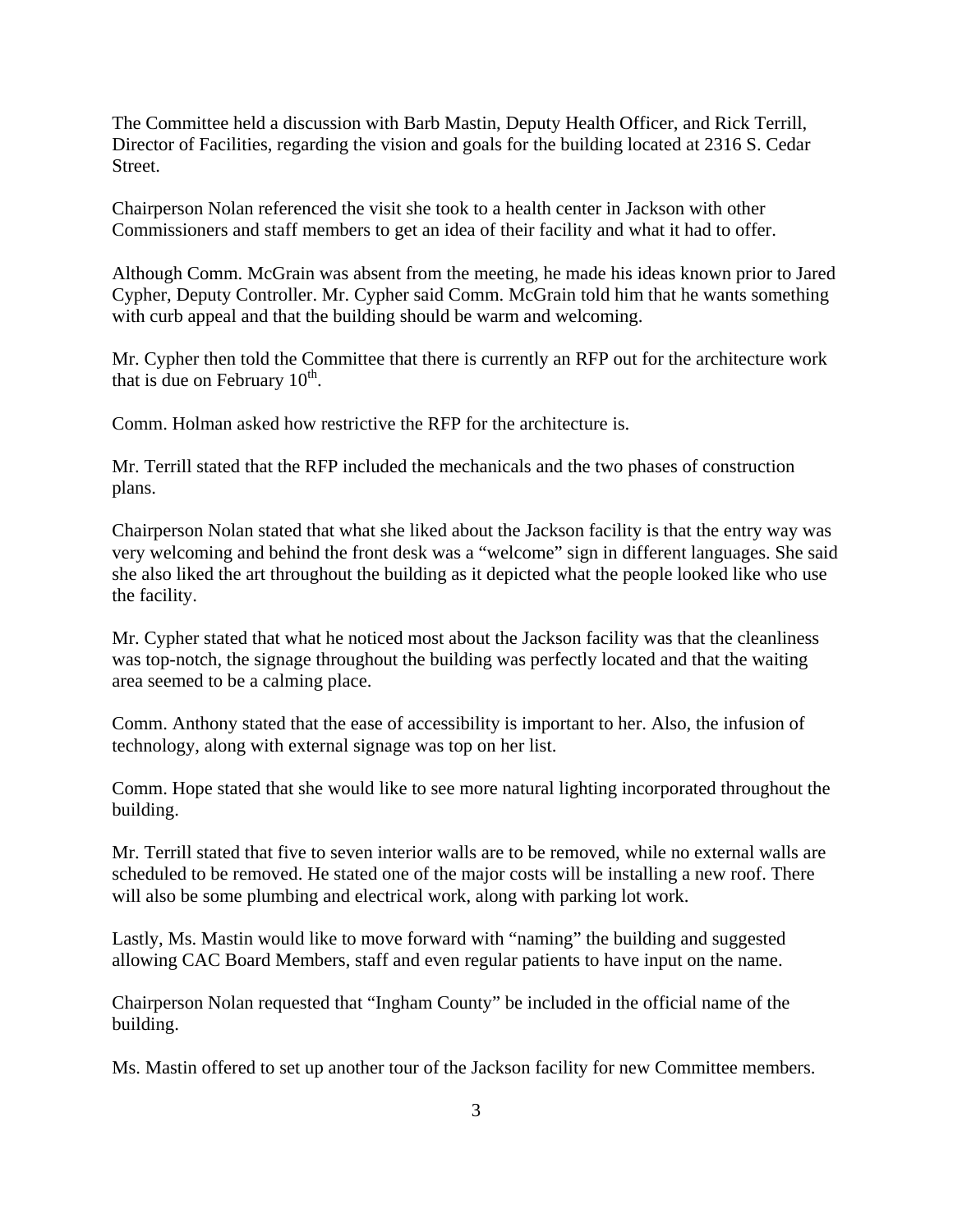2. Board of Commissioners - Resolution Appointing Nancy Hayward as Acting Health **Officer** 

### MOVED BY COMM. HOPE, SUPPORTED BY COMM. HOLMAN, TO APPROVE THE RESOLUTION APPOINTING NANCY HAYWARD AS ACTING HEALTH OFFICER

Discussion.

Comm. Tennis asked Ms. Hayward if she was planning to apply for the permanent position as Health Officer. To which she replied that she had applied for the permanent position the day before.

MOTION CARRIED UNANIMOUSLY. Absent: Commissioners McGrain and Vickers

#### Announcements

Comm. Hope announced that she is selling tickets to a dinner fundraiser for the South Lansing/Holt Rotary Club at which local celebrities will serve as the wait staff at Texas Roadhouse on February  $27<sup>th</sup>$ . She said the tickets cost \$20/each.

#### Public Comment

Nancy Hayward thanked the Committee for the opportunity to serve as the County's Acting Health Officer. She also asked how communication with the Committee should take place. To which Comm. Tennis responded by e-mail to Chairperson Nolan, Jared Cypher, Board Chairperson Celentino or Becky Bennett. If it is an urgent matter, phone calls may be necessary.

The meeting was adjourned at approximately 7:23 p.m.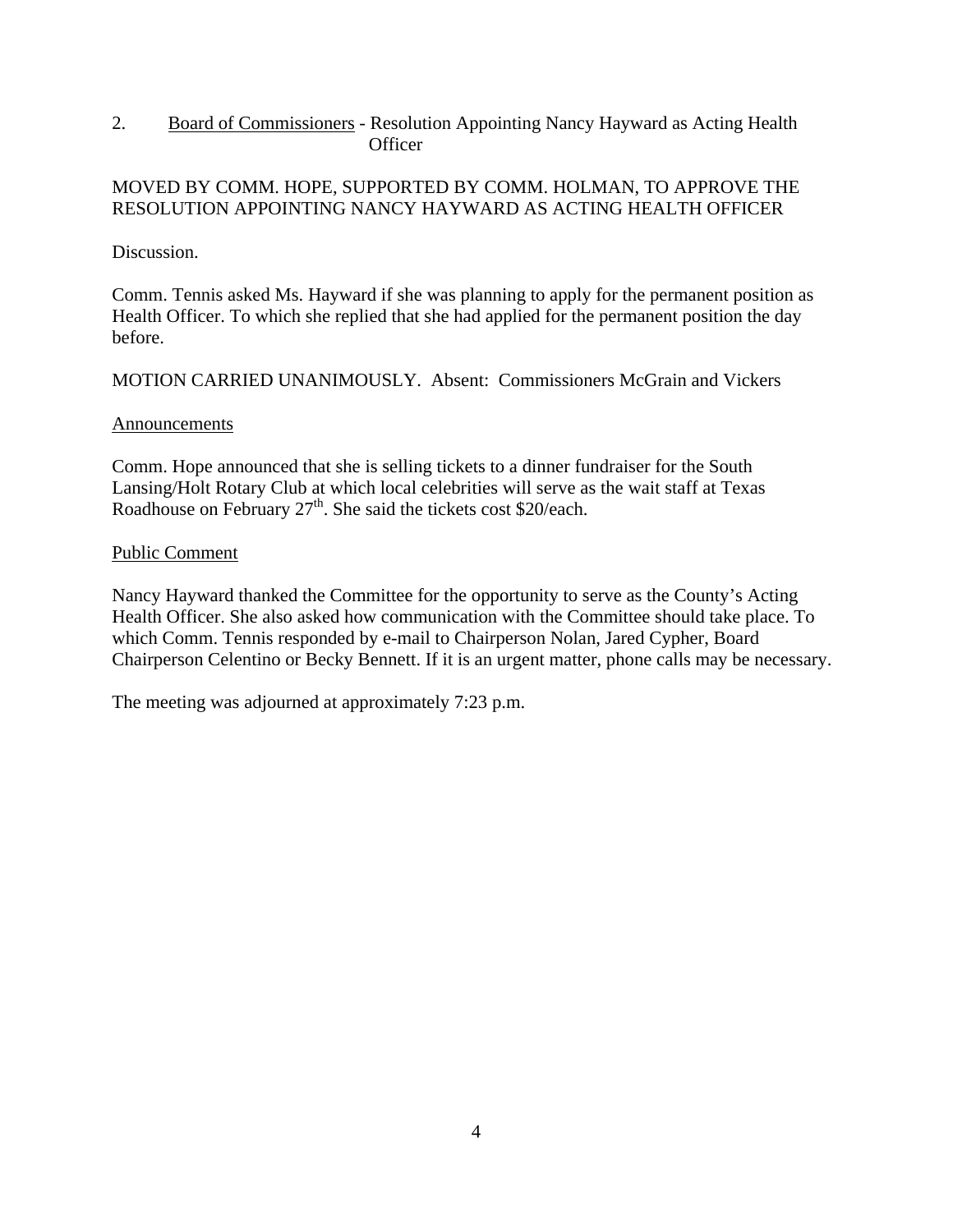# **FEBRUARY 3, 2014 HUMAN SERVICES AGENDA STAFF REVIEW SUMMARY**

# **ACTION ITEMS: The Deputy Controller is recommending approval of the following resolutions**

# *3. Health Department*

 *a. Resolution to Recommend the Elimination of Health Plan Management Services*  This resolution eliminates the Health Plan Management Services (HPMS) division of the Ingham County Health Department. This action is necessary because with the 2014 implementation of Michigan's Medicaid expansion program of "Healthy Michigan", 11 of the 14 county health plans utilizing HPMS services will no longer be in service as of April 30, 2014, as their members become eligible for Medicaid. This will reduce HPMS membership to approximately 6,000 members. Other arrangements have been made to provide services for those remaining members. The projected impact on the overall FY 2013-2014 Health Department budget from the elimination of HPMS services on April 30, 2014 will result in a reduction of revenues in excess of expenditures of \$53,986. This is based upon projections for costs and revenues through April 30, 2014. Ten positions will be eliminated and three more positions will be transferred to other areas of the Health Department.

# *b. Resolution to Authorize Amendment #1 to the 2013-2014 Comprehensive Agreement with the Michigan Department of Community Health*

This resolution authorizes Amendment #1 of the 2013-2014 Comprehensive Agreement with the Michigan Department of Community Health (MDCH). The Comprehensive Agreement is regularly amended to adjust funding levels and clarify terms and conditions. Amendment #1 will increase the budget for Comprehensive Local Health Services from \$5,100,347 to \$5,161,497 for a total increase of \$61,150. The Amendment makes the following specific changes in the budget:

- 1. WIC Breastfeeding Consultant program, an increase of \$5,650 to \$56,500.
- 2. CCC Community Implementation Project, \$40,000.
- 3. Childhood Lead Poisoning Prevention, \$7,500.
- 4. Maternal Infant Early Childhood Home Visiting Initiative (MIECHV) Expansion, \$8,000

Please see the attached memorandum for more details.

*c. Resolution to Amend Resolution #13-445 to Remove the Authorization for an Agreement with Michigan State University College of Osteopathic Medicine for Infectious Disease Physician Services* 

This resolution authorizes an amendment to Resolution #13-445 to remove the authorization for an agreement with Michigan State University College of Osteopathic Medicine for Infectious Disease Physician Services of Dr. Gulick, as the agreement already exists.

*d. Resolution to Amend Resolution #13-486 to Correct a Position Number*  This resolution authorizes an amendment to Resolution #13-486 correcting the position to be eliminated as #601042.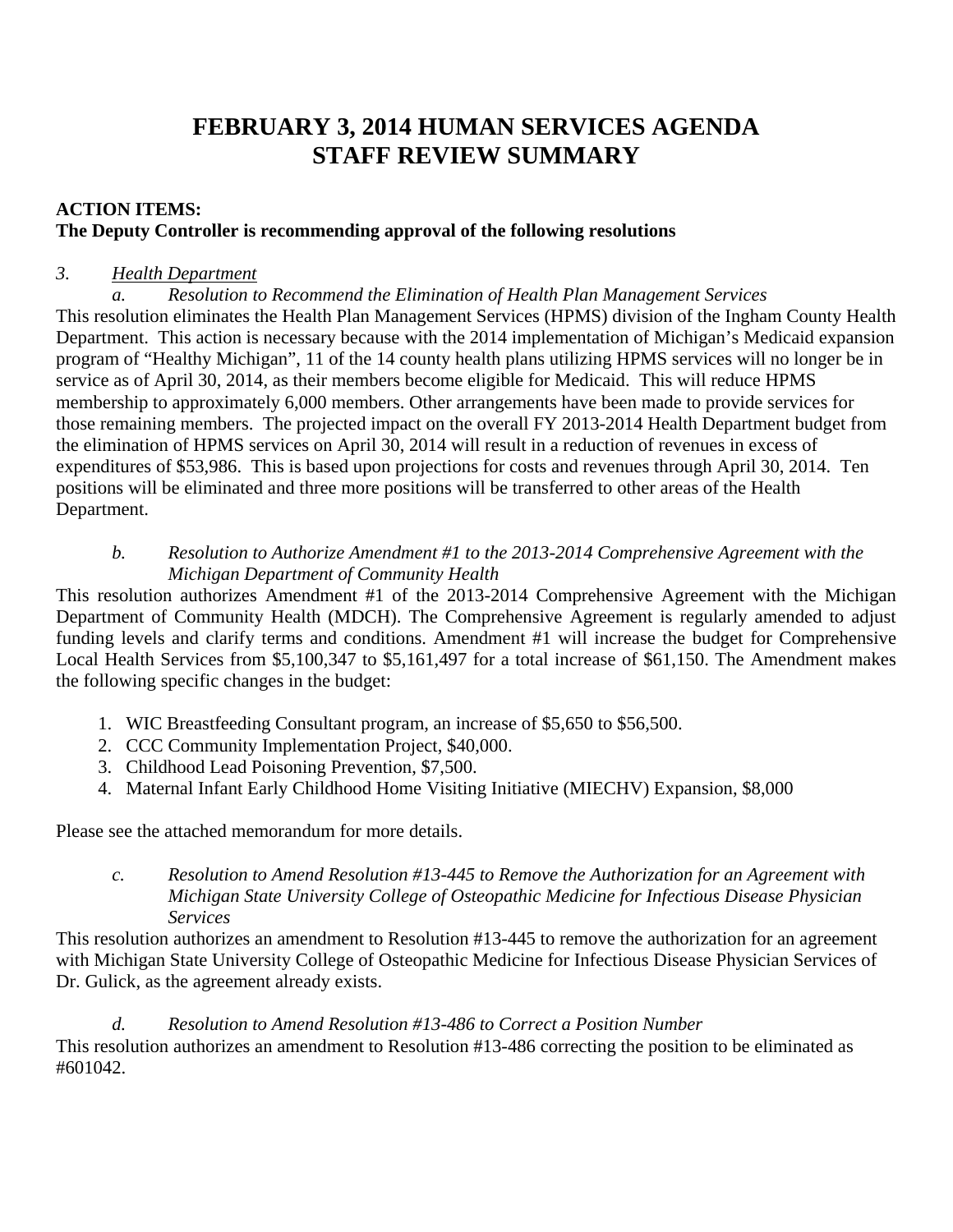# **OTHER ITEMS:**

- *1. Interviews Senior Citizens Advisory Board*
- *2. Community Health Center Board* 
	- *a. Interviews*
	- *b. Introduction of the*

# *3. Health Department*

*e. Resolution Honoring Margarita Gonzales*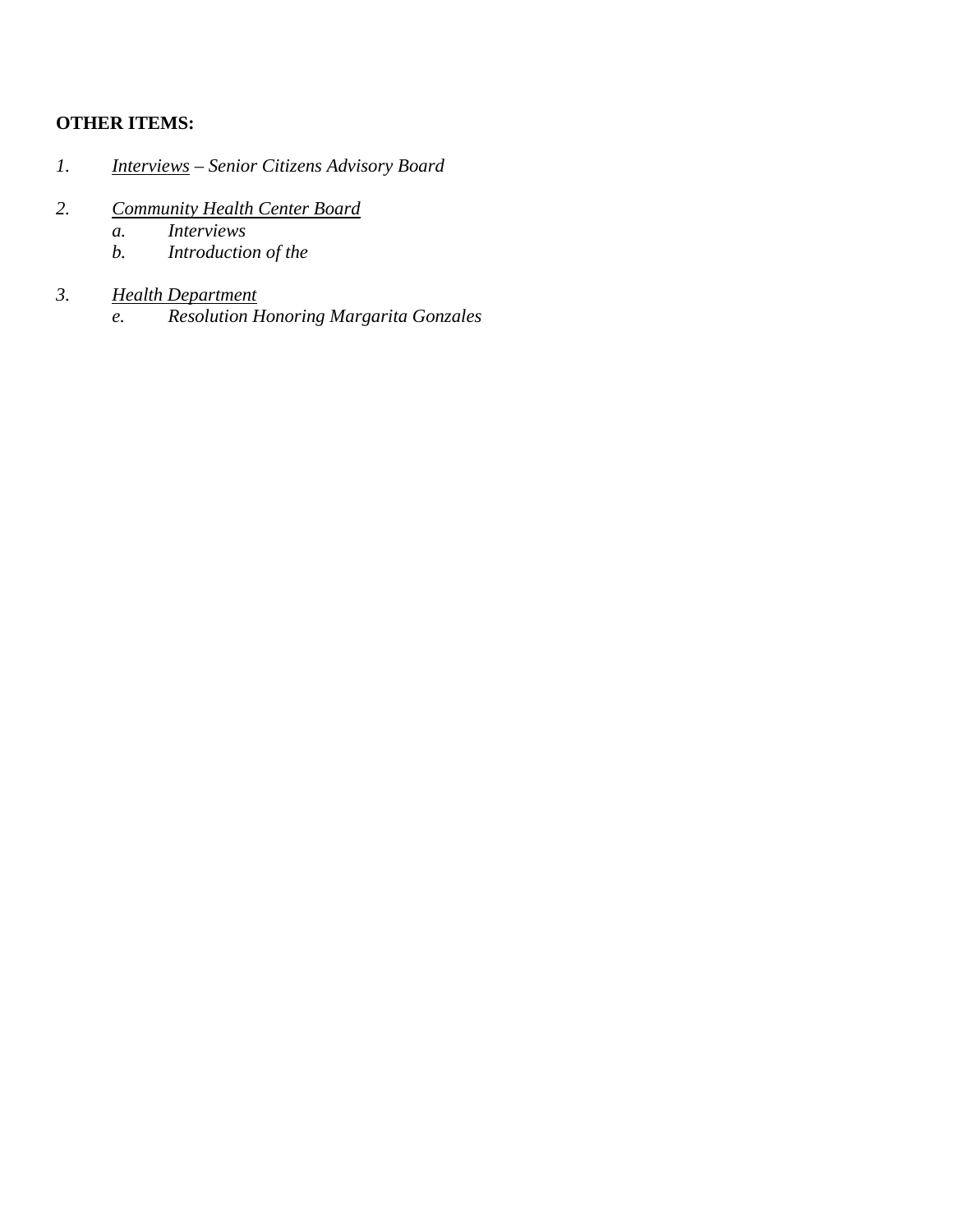**Agenda Item 3a** 

# **MEMORANDUM**

<span id="page-7-0"></span>

| TO:   | <b>Human Services Committee</b><br><b>County Services</b><br><b>Finance Committee</b> |
|-------|---------------------------------------------------------------------------------------|
| FROM: | Nancy Hayward, MPH, RN, Acting Health Officer                                         |
| DATE: | January 23, 2014                                                                      |
| RE:   | Resolution Authorizing the Elimination of Health Plan Management Services             |

Health Plan Management Services (HPMS) provides administrative services for 14 county health plans in Michigan covering 21 of the state's 83 counties for approximately 32,000 members. The HPMS unit staff provide support to multiple County Health Plans, including the Ingham Health Plan Corporation. HPMS provides "back office services" and coordination for reimbursements from the State of Michigan. With the 2014 implementation of Michigan's Medicaid expansion program of "Healthy Michigan", 11 of the 14 county health plans utilizing HPMS services will no longer be in service as of April 30, 2014, as their members become eligible for Medicaid. This will reduce HPMS membership to approximately 6,000 members.

The three remaining health plans include Ingham Health Plan (IHP), Washtenaw Health Plan, and Kalamazoo County Health Plan. Washtenaw Health Plan intends to contract with the University of Michigan Health System for its administrative services to cover their estimated 3,000 members that will remain active after implementation of Healthy Michigan, thereby no longer requiring services of HPMS. The Health Department has communicated its ongoing commitment to support Ingham Health Plan and their approximately 3,000 Ingham County residents that will remain active after Healthy Michigan. In addition, Kalamazoo County Health Plan estimates approximately 1,000 members will remain active. IHP has expressed tentative plans to provide the administrative services currently provided by HPMS for its own members, Kalamazoo County

This loss of services required by the 14 health plans and associated revenue due to the approximately 90% reduction of heal plan membership served by the HPMS unit, necessitates a suspension of services and consequent HPMS program and position eliminations effective April 30, 2014. The Health Department will eliminate 13 HPMS staff positions. Two positions will be transferred to other units in the Health Department. A third position will be eliminated, but the incumbent employee will be transferred to a corresponding vacant position. The end result will be that 10 employees will be receiving layoff notices effective April 30, 2014. We have informed the bargaining units that represent the employees that will be affected.

Because HPMS's actual monthly revenues have surpassed monthly revenue projections, the projected impact on the overall FY 2013-2014 Health Department budget from the elimination of HPMS services on April 30, 2014, will result in a reduction of revenues in excess of expenditures of \$53,986. This is based upon projections for costs and revenues through April 30, 2014, and may change dependent upon final decisions of our 14 health plans which utilize HPMS services, as well as the State of Michigan.

I recommend that the Ingham County Board of Commissioners adopt the attached resolution recommending the elimination of Health Plan Management Services.

c: John Jacobs w/attachment Barb Mastin w/attachment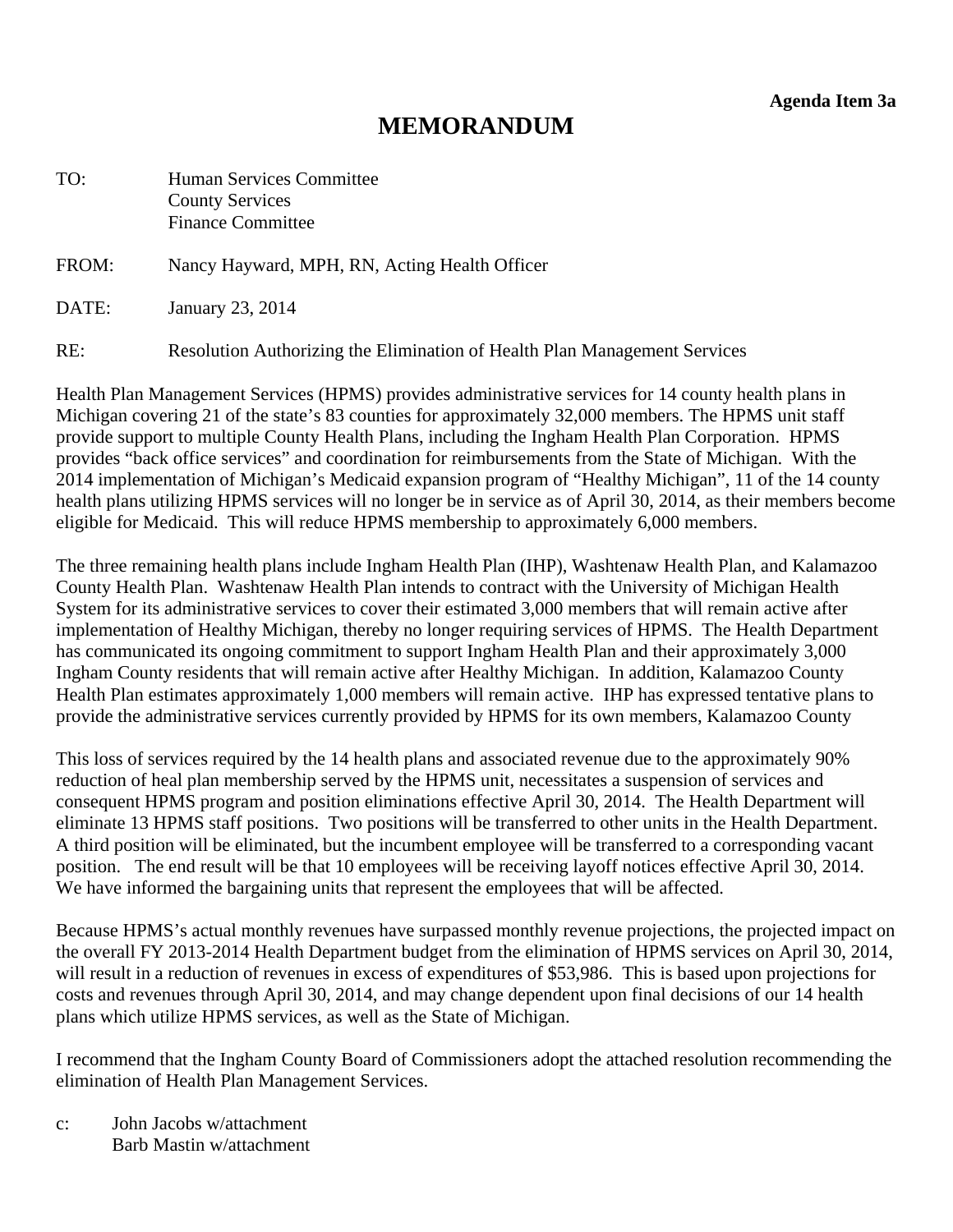Introduced by the Human Services, County Services and Finance Committees of the:

### INGHAM COUNTY BOARD OF COMMISSIONERS

# **RESOLUTION AUTHORIZING THE ELIMINATION OF HEALTH PLAN MANAGEMENT SERVICES**

WHEREAS, the Ingham County Health Department's Health Plan Management Services (HPMS) provides administrative support services to the Ingham Health Plan Corporation and a total of 14 County Health Plans which includes approximately 32,000 members; and

WHEREAS, as of April 30, 2014, with the 2014 implementation of Michigan's Medicaid expansion program of "Healthy Michigan", 11 of the 14 county health plans utilizing HPMS services will no longer be in service; and

WHEREAS, loss of these services required by the 14 health plans and associated revenue due to the approximately 90% reduction of health plan membership served by the HPMS unit, necessitates a suspension of services and consequent HPMS program and position eliminations effective April 30, 2014.

WHEREAS, the Acting Health Officer recommends that the Ingham County Board of Commissioners authorize the elimination of Health Plan Management Services effective April 30, 2014.

THEREFORE BE IT RESOLVED, the Ingham County Board of Commissioners authorizes the elimination of Health Plan Management Services effective April 30, 2014.

BE IT FURTHER RESOLVED, effective upon the elimination date of Health Plan Management Services, the following positions are eliminated:

| <b>Position Name</b>                | <b>Position Number</b> | <b>Position Grade</b> |
|-------------------------------------|------------------------|-----------------------|
| Community Health Rep. II            | 601081                 | UAW/D                 |
| Billing & Reporting Clerk           | 601071                 | UAW/E                 |
| Community Health Rep. II            | 601062                 | UAW/D                 |
| Community Health Rep. II            | 601068                 | UAW/D                 |
| Community Health Rep. II            | 601068                 | UAW/D                 |
| Community Health Rep. II            | 601199                 | UAW/D                 |
| <b>HPM Service Manager</b>          | 601067                 | MCF/11                |
| <b>Medical Services Coordinator</b> | 601064                 | PHN/4                 |
| <b>Nurse Case Manager</b>           | 601080                 | PHN/3                 |
| <b>Nurse Case Manager</b>           | 601420                 | PHN/3                 |
| <b>Health Analyst</b>               | 601058                 | ICEA/PRO/8            |

BE IT FURTHER RESOLVED, effective upon the elimination date of Health Plan Management Services, the Health Information Systems Coordinator (Position # 601061) will be transferred to Community Health Center Administration, and the Quality and Safety Coordinator (Position # 601069) will be transferred .5 FTE to Community Health Center Administration and .5 FTE to Health Department Administration.

BE IT FURTHER RESOLVED, the Controller/Administrator is authorized to make any necessary changes to the budget and approved position list consistent with this resolution.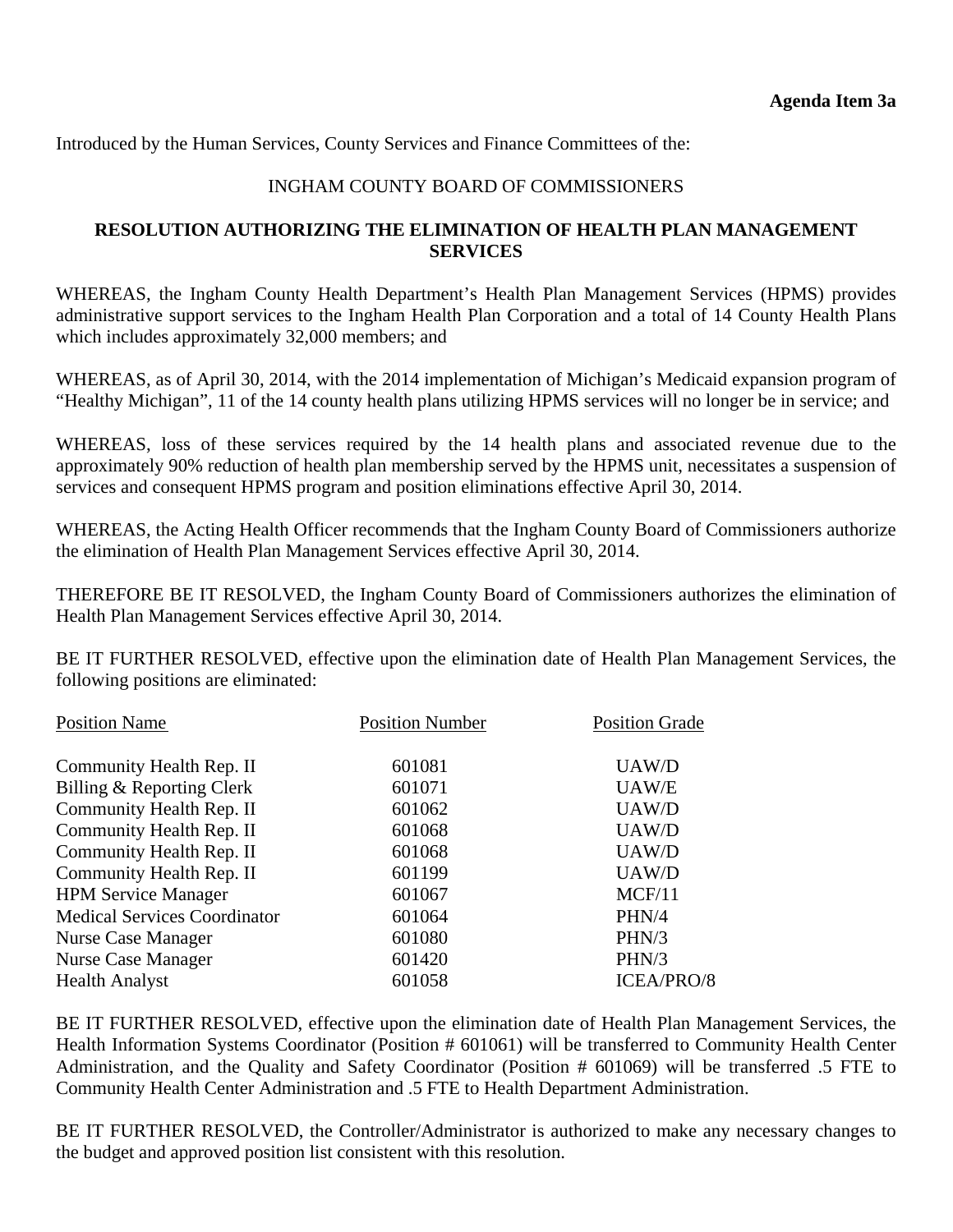# MEMORANDUM

<span id="page-9-0"></span>

| TO:   | <b>Human Services Committee</b><br><b>Finance Committee</b>                                                                       |
|-------|-----------------------------------------------------------------------------------------------------------------------------------|
| FROM: | Nancy Hayward, MPH, RN, Acting Health Officer                                                                                     |
| DATE: | January 23, 2014                                                                                                                  |
| RE:   | Resolution to Authorize Amendment #1 to the 2013-2014 Comprehensive Agreement with the<br>Michigan Department of Community Health |

This is a recommendation to authorize Amendment #1 of the 2013-2014 Comprehensive Agreement with the Michigan Department of Community Health (MDCH). The Comprehensive Agreement is the annual process whereby the MDCH transmits State and Federal funds to Ingham County to support public health programs. The Comprehensive Agreement establishes the funding levels and the terms and conditions under which the funds are disbursed. The Board of Commissioners authorized the 2013-2014 Agreement in Resolution #13-384.

The Comprehensive Agreement is regularly amended to adjust funding levels and clarify terms and conditions. Amendment #1 will increase the budget for Comprehensive Local Health Services from \$5,100,347 to \$5,161,497 for a total increase of \$61,150. The Amendment makes the following specific changes in the budget:

- 5. WIC Breastfeeding Consultant program, an increase of \$5,650 to \$56,500.
- 6. CCC Community Implementation Project, \$40,000.
- 7. Childhood Lead Poisoning Prevention, \$7,500.
- 8. Maternal Infant Early Childhood Home Visiting Initiative (MIECHV) Expansion, \$8,000

Regarding Item 2, the state is providing funds for training of community health center staff in providing tobacco users with an effective tobacco intervention. The location of these services will be at facilities that support individuals with a mental health diagnosis in quitting smoking, but the programs will be open and promoted to all community health center clients.

Regarding Item 3, the State is providing funding for lead poisoning prevention activities centered on building safety, code compliance, housing rehab and property management policies and practices. These activities include implementing MDCH's community assessment tool and educating landlords, property managers, homeowners & parents.

Regarding Item 4, the State is providing funds to allow the home visiting leadership group to complete/update an exploration and planning tool that reflects the current service needs and gaps in the community and to explore the possibility of, and options for, expansion of evidence based home visiting programs.

I recommend that the Board of Commissioners adopt the attached resolution.

c: John Jacobs w/attachment Barb Mastin w/attachment Debbie Edokpolo w/attachment Jim Wilson w/attachment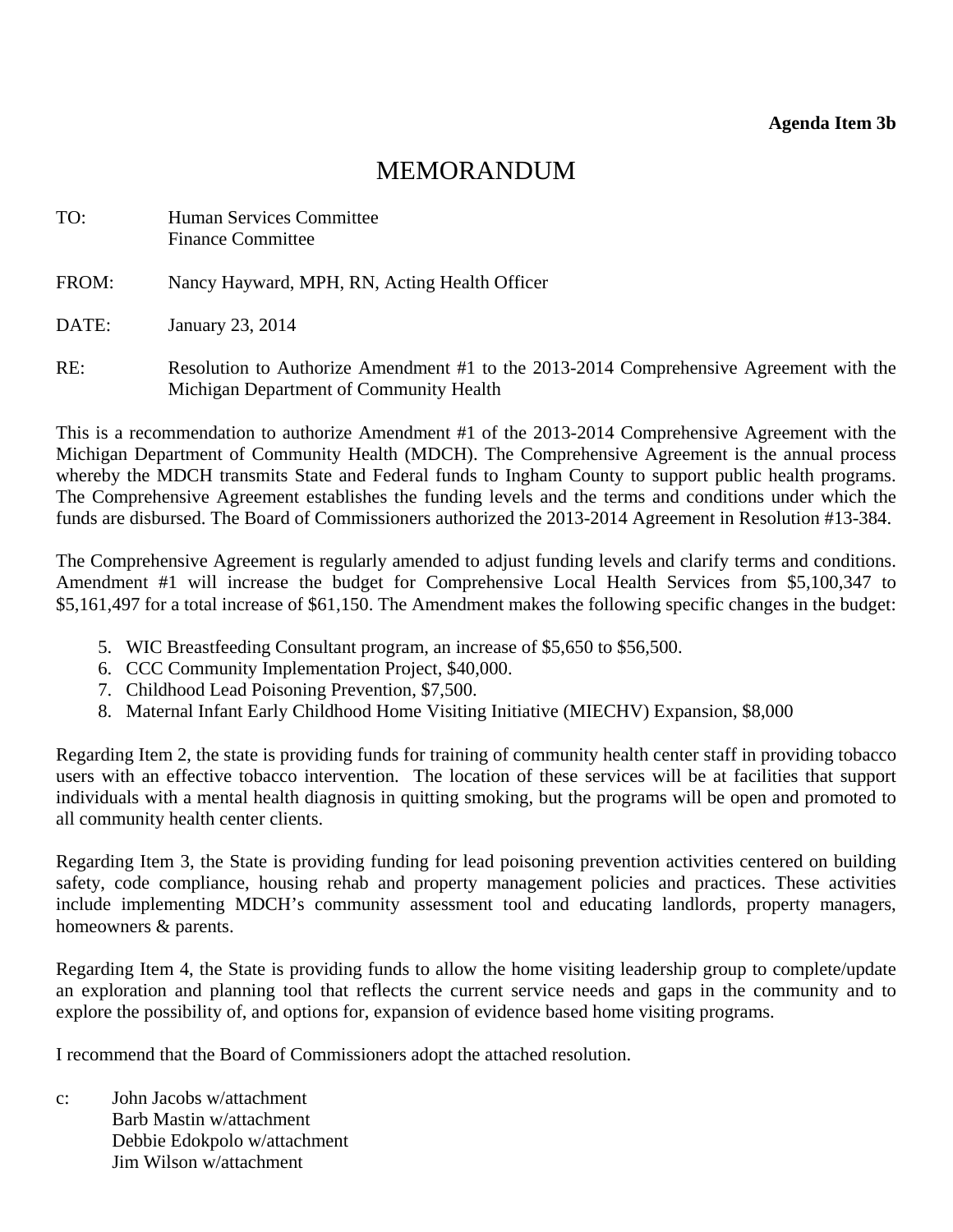Introduced by the Human Services and Finance Committees of the:

# INGHAM COUNTY BOARD OF COMMISSIONERS

### **RESOLUTION TO AUTHORIZE AMENDMENT #1 TO THE 2013-2014 COMPREHENSIVE AGREEMENT WITH THE MICHIGAN DEPARTMENT OF COMMUNITY HEALTH**

WHEREAS, the responsibility for protecting the health of the public is a shared responsibility between the State and County governments in Michigan; and

WHEREAS, the Michigan Department of Community Health (MDCH) and local health departments enter into contracts to clarify the role and responsibility of each party in protecting public health; and

WHEREAS, the MDCH and Ingham County have entered into a 2013-2014 Agreement for the delivery of public health services under the Comprehensive Agreement process as authorized by Resolution #13-384; and

WHEREAS, the MDCH has proposed an amendment to the current Agreement to adjust grant funding levels and clarify Agreement procedures; and

WHEREAS, the Acting Health Officer has recommended that the Board of Commissioners authorize the Amendment.

THEREFORE BE IT RESOLVED, that the Ingham County Board of Commissioners authorizes Amendment #1 to the 2013-2014 Comprehensive Agreement with the Michigan Department of Community Health (MDCH).

BE IT FURTHER RESOLVED, that the total amount of Comprehensive Agreement funding shall increase from \$5,100,347 to \$5,161,497 for a total increase of \$61,150.

BE IT FURTHER RESOLVED, that the net increase consists of the following specific changes to program budgets:

- 1. WIC Breastfeeding Consultant program, an increase of \$5,650 to \$56,500.
- 2. CCC Community Implementation Project, \$40,000.
- 3. Childhood Lead Poisoning Prevention, \$7,500.
- 4. Maternal Infant Early Childhood Home Visiting Initiative (MIECHV) Expansion, \$8,000.

BE IT FURTHER RESOLVED, that the Acting Health Officer, Nancy Hayward, and John Jacobs, Chief Financial Officer of the Health Department, are authorized to submit Amendment #1 of the 2013-2014 Comprehensive Agreement grant documents electronically through the Mi-E Grants system.

BE IT FURTHER RESOLVED, that the Controller/Administrator is authorized to amend the Health Department's 2014 Budget as necessary to implement this resolution.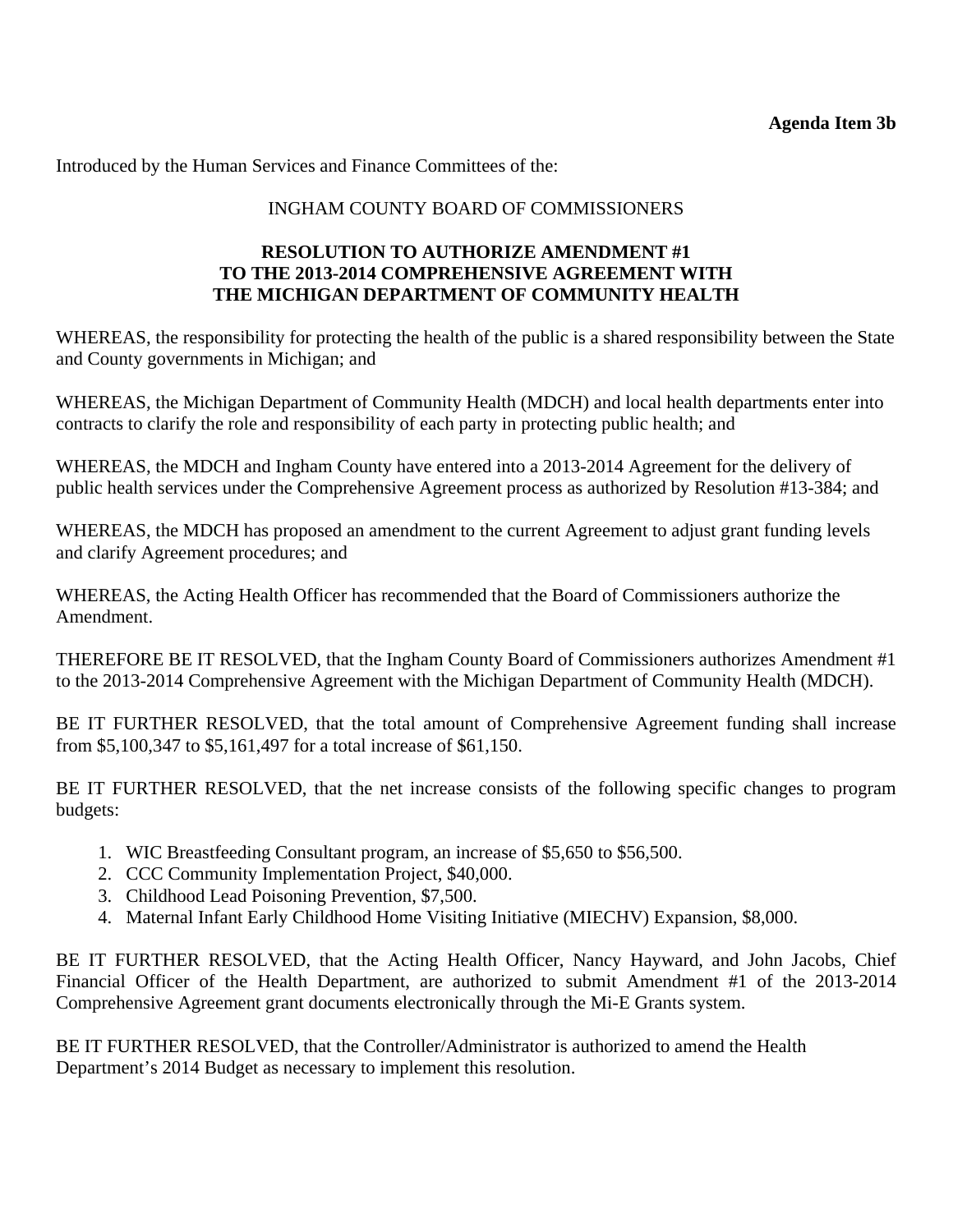# MEMORANDUM

<span id="page-11-0"></span>

| TO:   | Human Services Committee<br><b>Finance Committee</b> |
|-------|------------------------------------------------------|
| FROM: | Nancy Hayward, MPH, RN, Acting Health Officer        |
| DATE: | January 23, 2014                                     |
| RE:   | Resolution to Amend Resolution #13-445               |

In resolution #13-445, the Board of Commissioners authorized an agreement with Michigan State University College of Osteopathic Medicine for Infectious Disease Physician Services of Dr. Gulick.

A three year agreement with Michigan State University College of Osteopathic Medicine for Infectious Disease Physician Services of Dr. Gulick was authorized in resolution #12-347.

The attached resolution will amend resolution #13-445, removing the authorization for the agreement with Michigan State University College of Osteopathic Medicine, as the agreement was authorized in resolution #12-347.

I recommend that the Board of Commissioners authorize an amendment to resolution #13-445.

c: Barb Mastin, w/attachment John Jacobs, w/attachment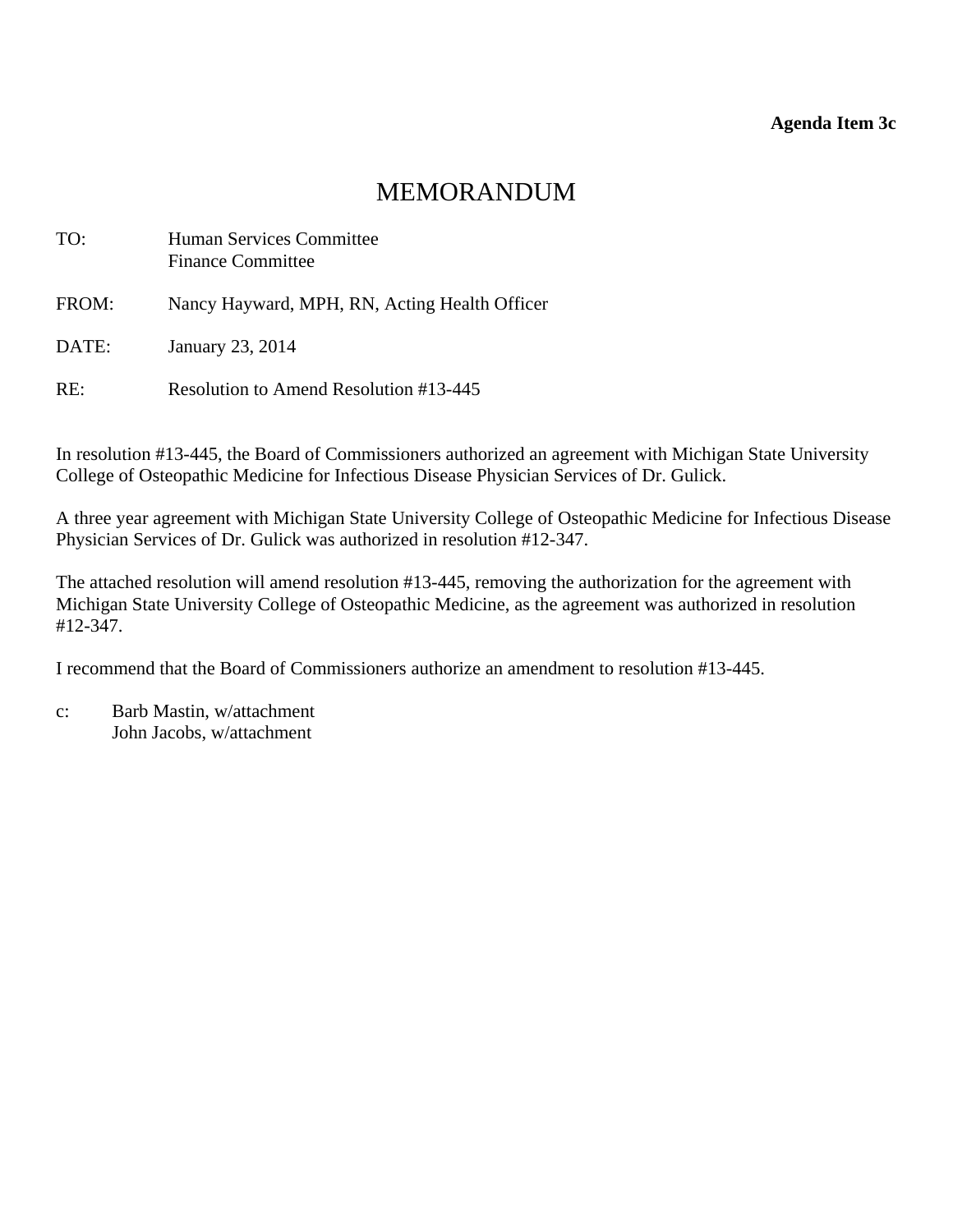Introduced by the Human Services and Finance Committees of the:

# INGHAM COUNTY BOARD OF COMMISSIONERS

### **RESOLUTION TO AMEND RESOLUTION #13-445 TO REMOVE THE AUTHORIZATION FOR AN AGREEMENT WITH MICHIGAN STATE UNIVERSITY COLLEGE OF OSTEOPATHIC MEDICINE FOR INFECTIOUS DISEASE PHYSICIAN SERVICES**

WHEREAS, in Resolution #13-445 an agreement was authorized with Michigan State University College of Osteopathic Medicine for Infectious Disease Physician Services of Dr. Gulick; and

WHEREAS, in Resolution #12-347, the same agreement was authorized with the option to renew for one year periods to complete project requirements; and

WHEREAS, in Resolution #13-445 it was not necessary to authorize an agreement with Michigan State University College of Osteopathic Medicine; and

WHEREAS, the Acting Health Officer recommends that the Board of Commissioners authorize an amendment to Resolution #13-445 removing the authorization for an agreement with Michigan State University College of Osteopathic Medicine, as the agreement was authorized in Resolution #12-347.

THEREFORE BE IT RESOLVED, that the Board of Commissioners authorizes an amendment to Resolution #13-445 to remove the authorization for an agreement with Michigan State University College of Osteopathic Medicine for Infectious Disease Physician Services of Dr. Gulick, as the agreement already exists.

BE IT FURTHER RESOLVED, that all other terms and conditions authorized in Resolution #13-445 are unchanged.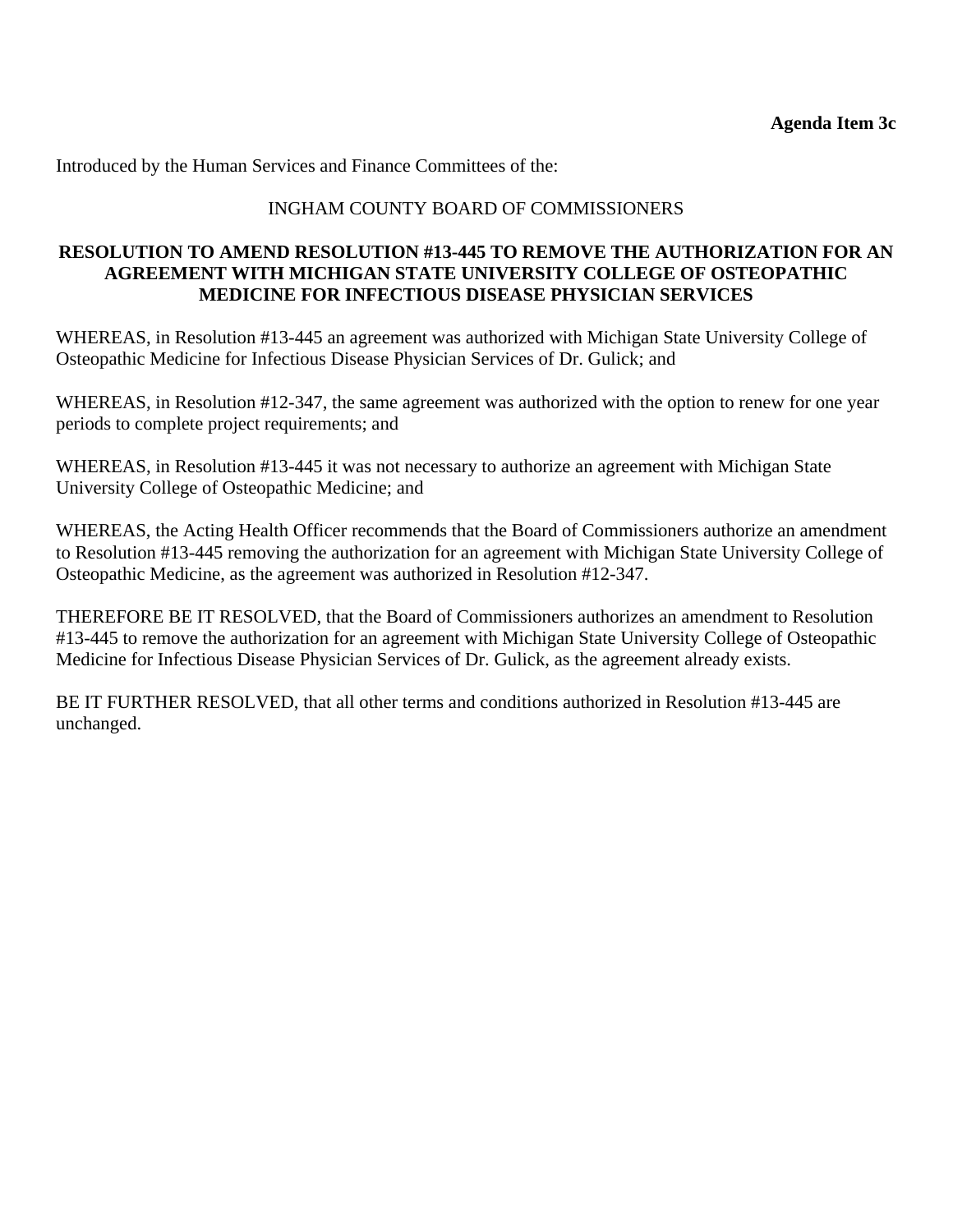### **Agenda Item 3d**

# **MEMORANDUM**

<span id="page-13-0"></span>

| TO:   | Human Services Committee<br><b>County Services Committee</b><br><b>Finance Committee</b> |
|-------|------------------------------------------------------------------------------------------|
| FROM: | Nancy Hayward, MPH, RN, Acting Health Officer                                            |
| DATE: | January 23, 2014                                                                         |
| RE:   | Resolution to Amend Resolution #13-486                                                   |

In Resolution #13-486, the Board of Commissioners authorized the Reorganization of the Health Department in response to Federal Requirements.

In the resolution, Position #601402, Prevention Programs Supervisor was eliminated effective April 1, 2014.

The position number listed in the resolution was incorrect. The correct position number should be #601042.

I recommend that the Board of Commissioners authorize the amendment to Resolution #13-486 and correct the position number.

c: John Jacobs, w/attachment Barb Mastin, w/attachment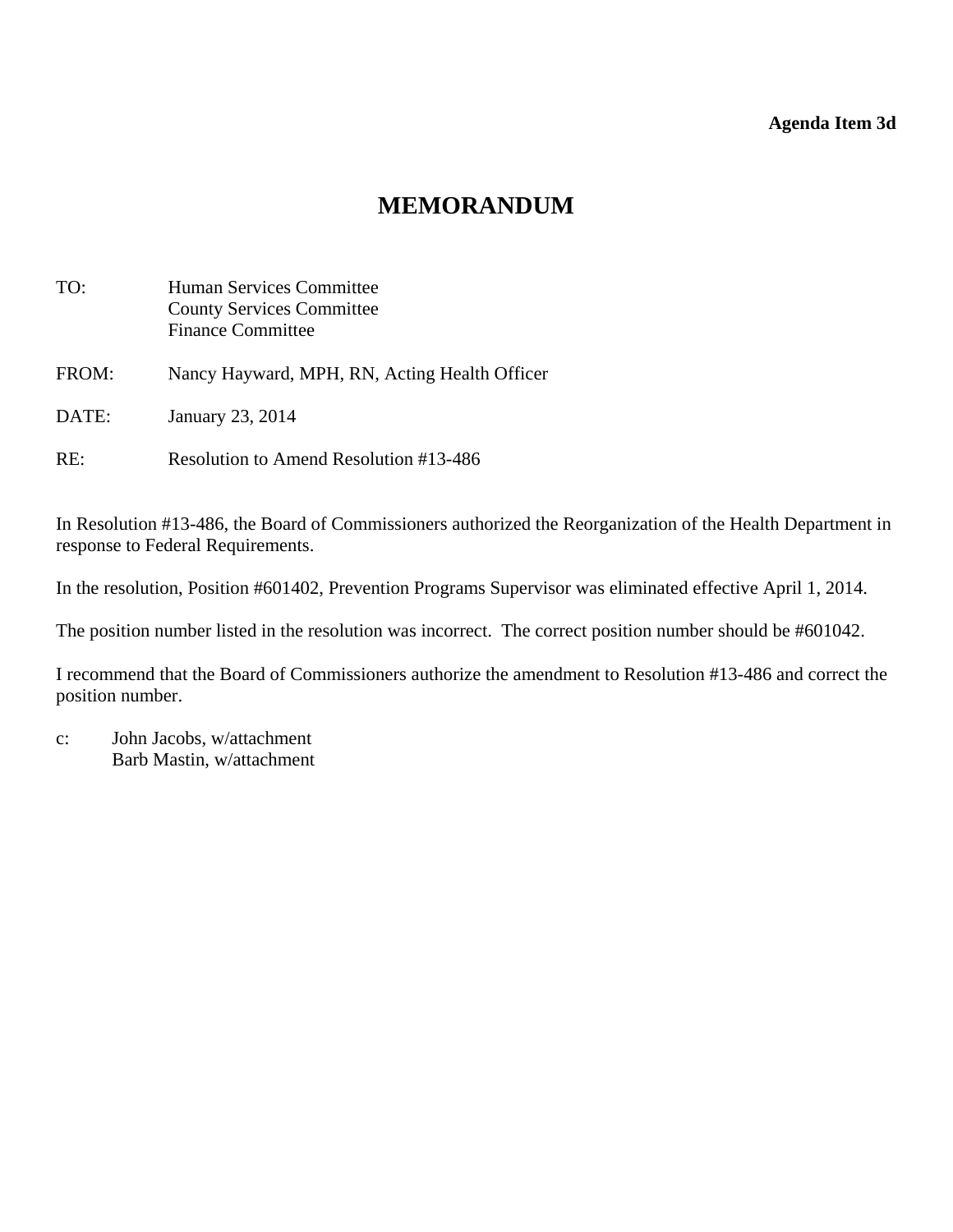Introduced by the Human Services, County Services and Finance Committees of the:

# INGHAM COUNTY BOARD OF COMMISSIONERS

### **RESOLUTION TO AMEND RESOLUTION #13-486 TO CORRECT A POSITION NUMBER**

WHEREAS, the Board of Commissioners authorized a resolution to reorganize and adjust the Health Department Capacity in Response to Federal Requirements; and

WHEREAS, the Prevention Programs Supervisor, Position #601402, was approved to be eliminated effective April 1, 2014; and

WHEREAS, the resolution contained an incorrect position number and should have been listed as #601042; and

WHEREAS, the Acting Health Officer recommends that the Board of Commissioners accept the proposed amendment.

THEREFORE BE IT RESOLVED, the Ingham County Board of Commissioners authorizes an amendment to Resolution #13-486 correcting the position to be eliminated as #601042.

BE IT FUTHER RESOLVED, that all other terms and conditions of Resolution #13-486 remain the same.